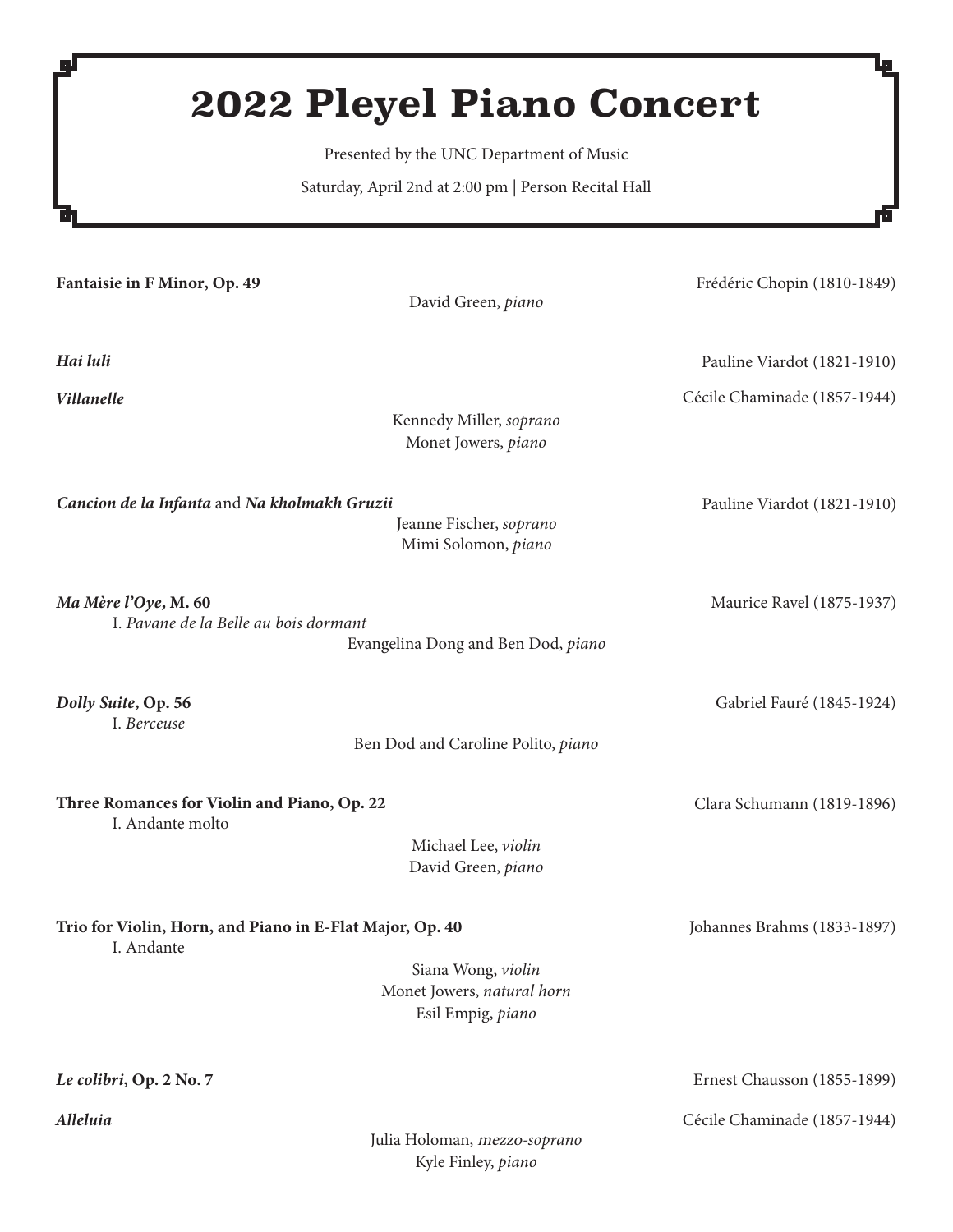# UNC's 1843 Pleyel

The Pleyel piano was owned by the Pleyel family until it was purchased by Col Owen Hill Kenan in 1920 for his residence in Paris at 44 Rue du Bac. It was reputed to have been played by Chopin when he was a young man and a favorite of the Pleyel family. The Pleyel was the piano of choice of Chopin during his active career as a composer and pianist. Mr. Frank H. Kenan purchased the piano from Col Kenan's estate and gave it to his son Tom who gifted it to the University of North Carolina at Chapel Hill. It has been carefully restored by John Foy. The piano was built in 1843.

*-Thomas S. Kenan, III*

## **Translations**

#### *Hai luli* (Viardot, text by Xavier de Maistre)

Je suis triste, je m'inquiète, Je ne sais plus que devenir. Mon bon ami devait venir, Et je l'attends ici seulette. Hai luli, hai luli, Où donc peut être mon ami?

Je m'assieds pour filer ma laine, Le fil se casse dans ma main : Allons ! je filerai demain, Aujourd'hui je suis trop en peine. Hai luli, hai luli, Qu'il fait triste sans mon ami!

Si jamais il devient volage S'il doit un jour m'abandonner, Le village n'a qu'à brûler Et moi-même avec le village! Hai luli, hai luli, À quoi bon vivre sans ami?

#### *Villanelle* (Chaminade, text by Édouard Guinand)

Le blé superbe est rentré, Fête aux champs, fête au village. Chaque fillette, au corsage, Porte un bleuet azuré, Fête aux champs, fête au village!

Les jeunes gens danseront Ce soir, dans la grande allée: Et sous la nuit étoilée, Que de mains se chercheront Ce soir, dans la grande allée!

Ce soir, dansez jusqu'au jour, Aux gais sons de vos musettes! Jeunes garçons et fillettes, Chantez vos refrains d'amour, Aux gais sons de vos musettes!

(Trans. Richard Stokes) I am sad, I am anxious, I no longer know what's to become of me. My lover was to have come, And I wait for him here alone. Hai luli, hai luli, How sad it is without my lover!

I sit down to spin my wool, The thread snaps in my hand: Well then! I shall spin tomorrow, Today I am too upset. Hai luli, hai luli, Where can my lover be?

Ah! If it's true that he's unfaithful, And will one day abandon me, Then let the village burn And me too along with the village! Hai luli, hai luli, What point is there in living without a lover?

#### (Harvest Song - trans. Sooah Park)

The splendid wheat has been gathered in, There are celebrations in the fields and the village, Every girl is wearing A blue cornflower in her bodice, There are celebrations in the fields and the village!

The young people will dance this evening, In the long avenue: And beneath the starry night sky, How hands will seek one another out this evening, In the long avenue!

This evening, dance until day, To the merry sounds of your accordion! Young boys and girls, Sing your songs of love, To the merry sounds of your accordion!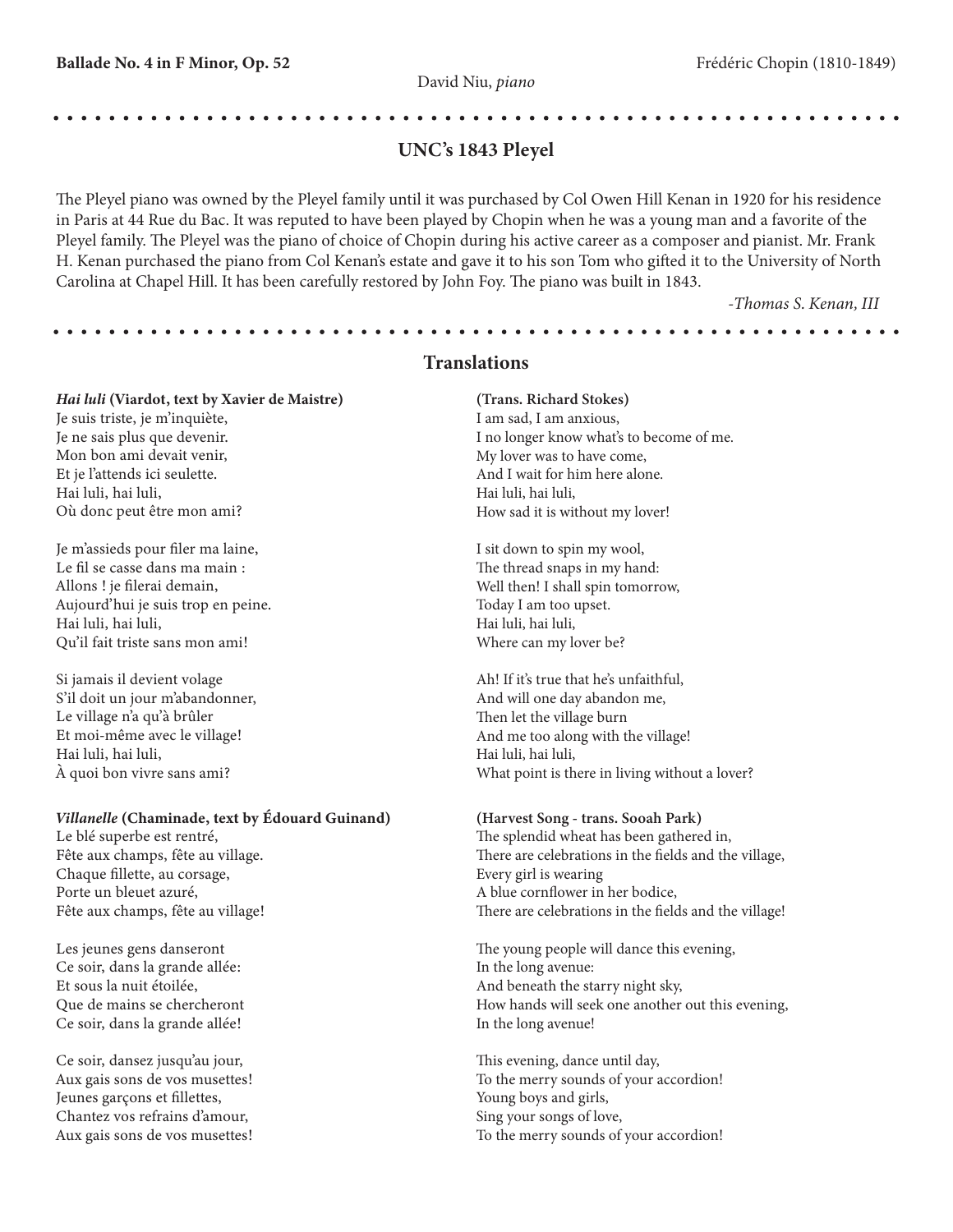Sans contrainte et sans remords Enivrez-vous de jeunesse: La tristesse est pour les morts, Pour les vivants l'allégresse, Enivrez-vous de jeunesse!

#### *Canción de la Infanta* (Viardot, anon. text)

Hablando estaba la reina En su palacio real Con la infanta de Castilla, Princesa de Portugal. Ay! que malas penas! Ay! que fuerte mal! Allí vino un caballero Con grandes lloros llorar: Nuevas te traigo, señora, Dolorosas de contar. Ay! que malas penas! Ay! que fuerte mal! Ay, no son de reyno estraño, De aquí son, de Portugal. Vuestro príncipe, señora, Vuestro príncipe real Ay! que malas penas! Ay! que fuerte mal! Es caído de un caballo, El alma quiere a Dios dar. Si le queredes ver vivo, No queredes detardar. Ay! que malas penas! Ay! que fuerte mal! Allí está el Rey su padre, Que quiere desesperar. Lloran todas las mujeres Casadas y por casar. Ay! que malas penas! Ay! que fuerte mal!

#### *Na kholmakh Gruzii* (Viardot, text by Alexander Pushkin)

Na kholmah Gruzii lezhit nochnaja mgla; Shumit Aragva predo mnoju. Mne grustno i legko; pechal' moja svetla; Pechal' moja polna toboju, Toboj, toboj odnoj… Unyn'ja moego Nichto ne muchit, ne trevozhit, I serdce vnov' gorit i b'jotsja ottogo, Chto ne ljubit' ono ne mozhet.

#### *Le Colibri* (Chausson, text by Leconte de Lisle)

Le vert colibri, le roi des collines, Voyant la rosée et le soleil clair Luire dans son nid tissé d'herbes fines, Corme lm frais rayon s'échappe dans l'air. II se hâte et vole aux sources voisines, Ou les bambous font le bruit de la mer, Ou I'aoka rouge aux odeurs divines S'ouvre et porte au cœur un humide éclair. Vers la fleur dorée il descend, se pose, Et boit tant d'amour dans la coupe rose Qu'il meurt, ne sachant s'il l'a pu tarir.

Without constraint and without remorse, Become drunk with youth: Gloominess is for the dead, Happiness for the living, Become drunk with youth!

(Song of the infanta - trans. Lorena Paz Nieto) The queen was speaking In her Royal Palace. With the Infanta of Castile, the Princess of Portugal. Oh! What terrible pain! Oh! What awful woe! There came a knight With great tears in his eyes: "News I bring you, my lady, So painful to tell" Oh! What terrible pain! Oh! What awful woe! "Oh, it is not from a far off kingdom, It's from here, from Portugal. Your prince, my lady, Your royal prince" Oh! What terrible pain! Oh! What awful woe! "He has fallen from a horse, He wants to give his soul to God. If you want to see him alive, You must not delay" Oh! What terrible pain! Oh! What awful woe! There is the King, his father, Who is in despair. All the women are crying, both the married and the unmarried. Oh! What terrible pain! Oh! What awful woe!

#### (On Georgia's Hills - trans. Philip Ross Bullock)

Georgia's hills are clad in the darkness of night; The Aragva roars before me. I am sad, yet also calm; my sorrow is radiant; My sorrow is filled with the thought of you, Of you, of you alone... Nothing torments My sadness, nothing disturbs it, And my heart burns again and beats because It cannot live without loving.

(The Hummingbird - trans. Richard Stokes) The green humming-bird, the king of the hills, On seeing the dew and gleaming sun Shine in his nest of fine woven grass, Darts into the air like a shaft of light. He hurries and flies to the nearby springs Where the bamboos sound like the sea, Where the red hibiscus with its heavenly scent Unveils the glint of dew at its heart. He descends, and settles on the golden flower, Drinks so much love from the rosy cup That he dies, not knowing if he'd drunk it dry.